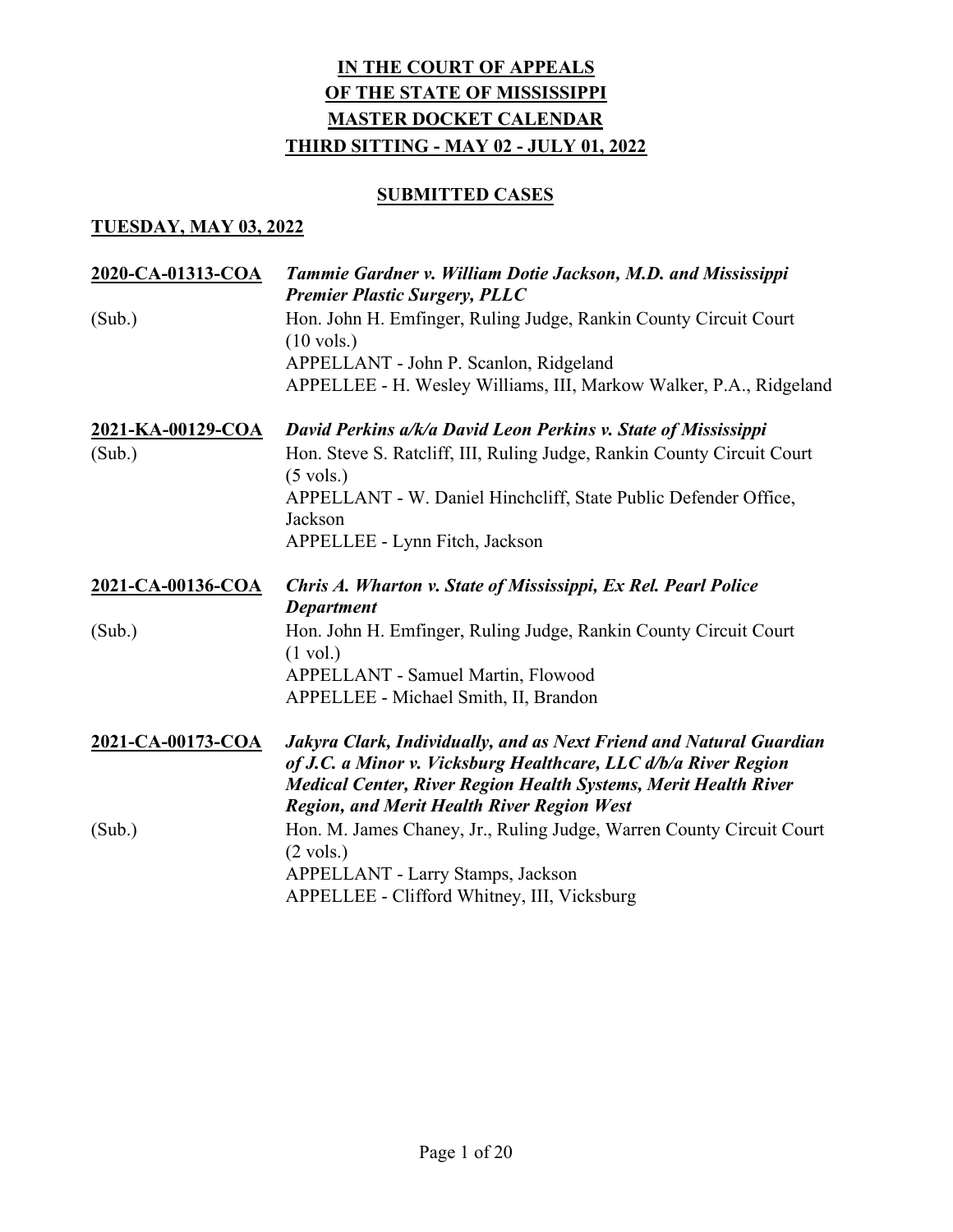### **SUBMITTED CASES**

| 2021-CA-00248-COA        | <b>BBM Ventures, LLC, Ballery Bully and Greta Bully v. Herb Frierson,</b><br>in his Official Capacity as the Commissioner of Revenue of the<br><b>Mississippi Department of Revenue</b> |
|--------------------------|-----------------------------------------------------------------------------------------------------------------------------------------------------------------------------------------|
| (Sub.)                   | Hon. J. Dewayne Thomas, Ruling Judge, Hinds County Chancery Court<br>$(8 \text{ vols.})$                                                                                                |
|                          | APPELLANT - James McGee, Jr., Jackson<br>APPELLEE - Matthew T. Henry, Jackson                                                                                                           |
| 2021-KA-00261-COA        | Frederick Edwards, Jr. a/k/a Fredrick D. Edward a/k/a Fredrick<br>Douglas Edwards a/k/a Frederick Douglas Edwards, Jr. v. State of<br><b>Mississippi</b>                                |
| (Sub.)                   | Hon. Dewey Key Arthur, Ruling Judge, Madison County Circuit Court<br>$(5 \text{ vols.})$                                                                                                |
|                          | APPELLANT – Justin Cook, State Public Defender Office, Jackson;<br>Cynthia Stewart, Madison                                                                                             |
|                          | APPELLEE - Scott Stuart, Office of the Attorney General, Jackson                                                                                                                        |
| 2021-CP-00410-COA        | <b>Cornelius Belmer v. State of Mississippi</b>                                                                                                                                         |
| (Sub.)                   | Hon. Brian Kennedy Burns, Ruling Judge, Leake County Circuit Court<br>$(3 \text{ vols.})$                                                                                               |
|                          | APPELLANT - Pro Se<br>APPELLEE - Ashley Sulser, Office of the Attorney General, Jackson                                                                                                 |
|                          |                                                                                                                                                                                         |
| <u>2021-CA-00580-COA</u> | James Rhea v. Career General Agency, Inc., GuideOne America                                                                                                                             |
|                          | <b>Insurance Company and Dennis Basden</b>                                                                                                                                              |
| (Sub.)                   | Hon. John Kelly Luther, Ruling Judge, Union County Circuit Court<br>$(3 \text{ vols.})$                                                                                                 |
|                          | APPELLANT - Kaylyn McClinton, New Albany                                                                                                                                                |
|                          | APPELLEE - Christopher Ehresman, Nashville, TN                                                                                                                                          |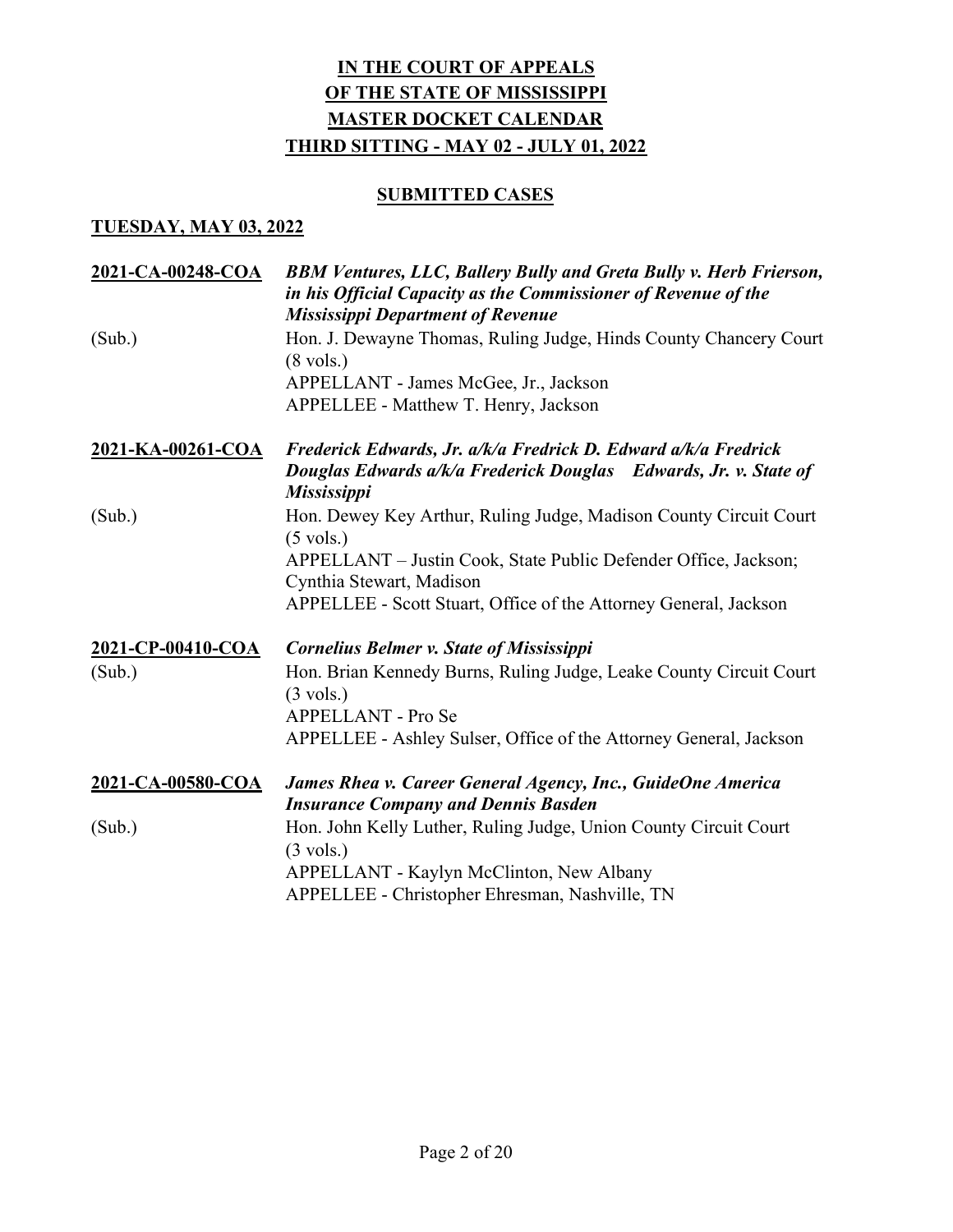### **SUBMITTED CASES**

| 2021-KA-00592-COA | Lonnie Nalls, Jr. a/k/a Lonnie Nalls a/k/a Lonnie Lee Nalls v. State of<br><b>Mississippi</b>                                      |
|-------------------|------------------------------------------------------------------------------------------------------------------------------------|
| (Sub.)            | Hon. W. Ashley Hines, Ruling Judge, Washington County Circuit Court<br>$(7 \text{ vols.})$                                         |
|                   | APPELLANT - Justin Cook, State Public Defender Office, Jackson<br>APPELLEE - Casey Farmer, Office of the Attorney General, Jackson |
| 2021-CA-00683-COA | Yazmine Haidar and Harold M. Katz, III v. Chad A. Margetta and<br><b>Lynette Margetta</b>                                          |
| (Sub.)            | Hon. Rhea Hudson Sheldon, Ruling Judge, Pearl River County Chancery<br>Court<br>$(1 \text{ vol.})$                                 |
|                   | APPELLANT - Tyler Alexander, Picayune<br>APPELLEE - Jordan Mathews, Biloxi                                                         |
| 2021-CP-00704-COA | Carnell Green v. Poirrier Properties L.L.C. and Poirrier Farms, Inc.                                                               |
| (Sub.)            | Hon. Debbra K. Halford, Ruling Judge, Amite County Chancery Court<br>$(2 \text{ vols.})$                                           |
|                   | <b>APPELLANT - Pro Se</b>                                                                                                          |
|                   | APPELLEE - Christopher Kelley, Natchez                                                                                             |
| 2021-KA-00737-COA | <b>Sharina Lee Wooten v. State of Mississippi</b>                                                                                  |
| (Sub.)            | Hon. Michael M. Taylor, Ruling Judge, Lincoln County Circuit Court<br>$(5 \text{ vols.})$                                          |
|                   | APPELLANT - W. Daniel Hinchcliff, State Public Defender Office,<br>Jackson                                                         |
|                   | APPELLEE - Casey Farmer, Office of the Attorney General, Jackson                                                                   |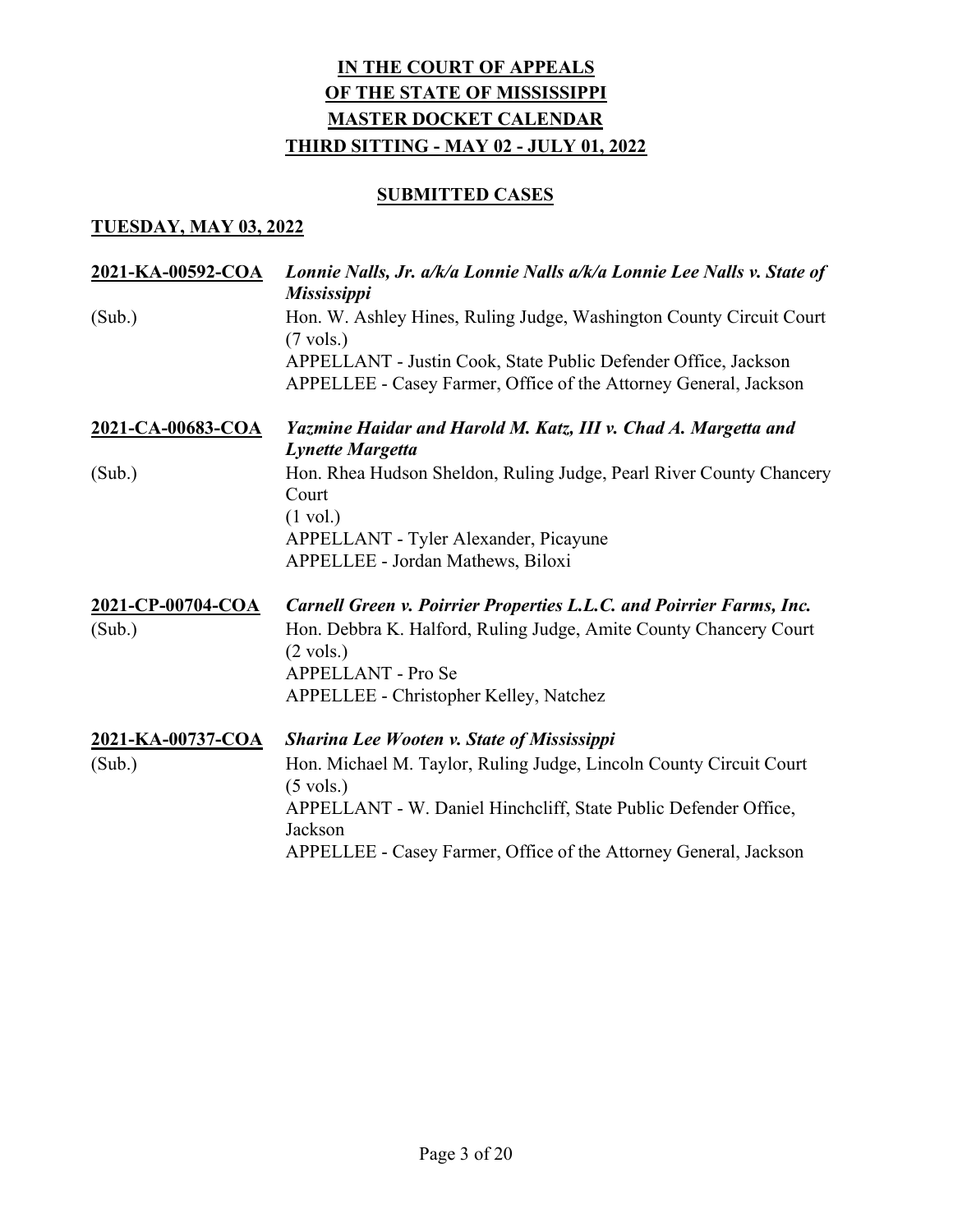### **SUBMITTED CASES**

| 2021-CP-01076-COA        | Cynthia McGilberry v. Lisa M. Ross                                                        |
|--------------------------|-------------------------------------------------------------------------------------------|
| (Sub.)                   | Hon. Tomie T. Green, Ruling Judge, Hinds County Circuit Court<br>$(8 \text{ vols.})$      |
|                          | <b>APPELLANT - Pro Se</b><br>APPELLEE - James Welch, Jr., Gulfport                        |
| <u>2021-KA-01121-COA</u> | Roy McNair, Sr. a/k/a Roy McNair v. State of Mississippi                                  |
| (Sub.)                   | Hon. Jon Mark Weathers, Ruling Judge, Forrest County Circuit Court<br>$(7 \text{ vols.})$ |
|                          | APPELLANT - George Holmes, State Public Defender Office, Jackson                          |
|                          | APPELLEE - Casey Farmer, Office of the Attorney General, Jackson                          |
| 2021-CC-01150-COA        | <b>Brinda Patterson v. Mississippi Department of Employment Security</b>                  |
|                          | and The Golden Manufacturing Company                                                      |
| (Sub.)                   | Hon. John R. White, Ruling Judge, Prentiss County Circuit Court<br>$(2 \text{ vols.})$    |
|                          | <b>APPELLANT - Pro Se</b>                                                                 |
|                          | APPELLEE - Albert White, Jackson                                                          |
| <u>2021-CP-01248-COA</u> | <b>Derrick D. Luckett v. State of Mississippi</b>                                         |
| (Sub.)                   | Hon. M. Bradley Mills, Ruling Judge, Madison County Circuit Court<br>$(2 \text{ vols.})$  |
|                          | <b>APPELLANT - Pro Se</b>                                                                 |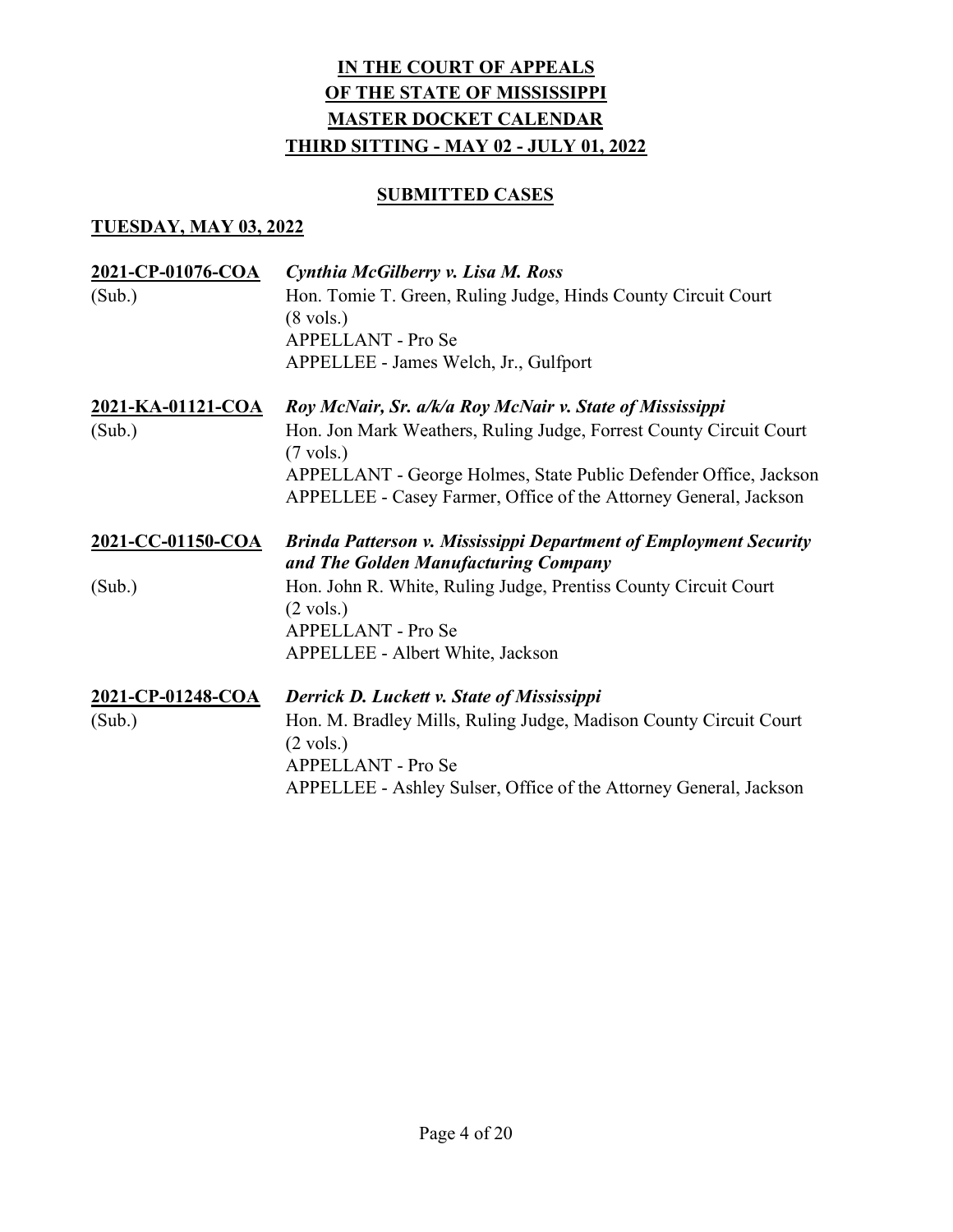### **SUBMITTED CASES**

| 2021-CA-00072-COA | Tovas Wilson, on Behalf of Himself and all other Wrongful Death<br><b>Beneficiaries of Willie Wilson, Deceased v. Lexington Manor Senior</b><br>Care, LLC |
|-------------------|-----------------------------------------------------------------------------------------------------------------------------------------------------------|
| (Sub.)            | Hon. Barry W. Ford, Ruling Judge, Holmes County Circuit Court<br>$(4 \text{ vols.})$                                                                      |
|                   | APPELLANT - Louise Harrell, Jackson                                                                                                                       |
|                   | APPELLEE - Michael Phillips, Ridgeland                                                                                                                    |
| 2021-CA-00237-COA | In the Matter of Jessica Cox: Wynne S. Cox v. Jessica Cox                                                                                                 |
| (Sub.)            | Hon. Percy L. Lynchard, Jr., Ruling Judge, DeSoto County Chancery                                                                                         |
|                   | Court                                                                                                                                                     |
|                   | $(1 \text{ vol.})$                                                                                                                                        |
|                   | APPELLANT - Philip Mansour, Jr, Mansour & Adams, Greenville                                                                                               |
|                   | APPELLEE - Charles Winfield, Starkville                                                                                                                   |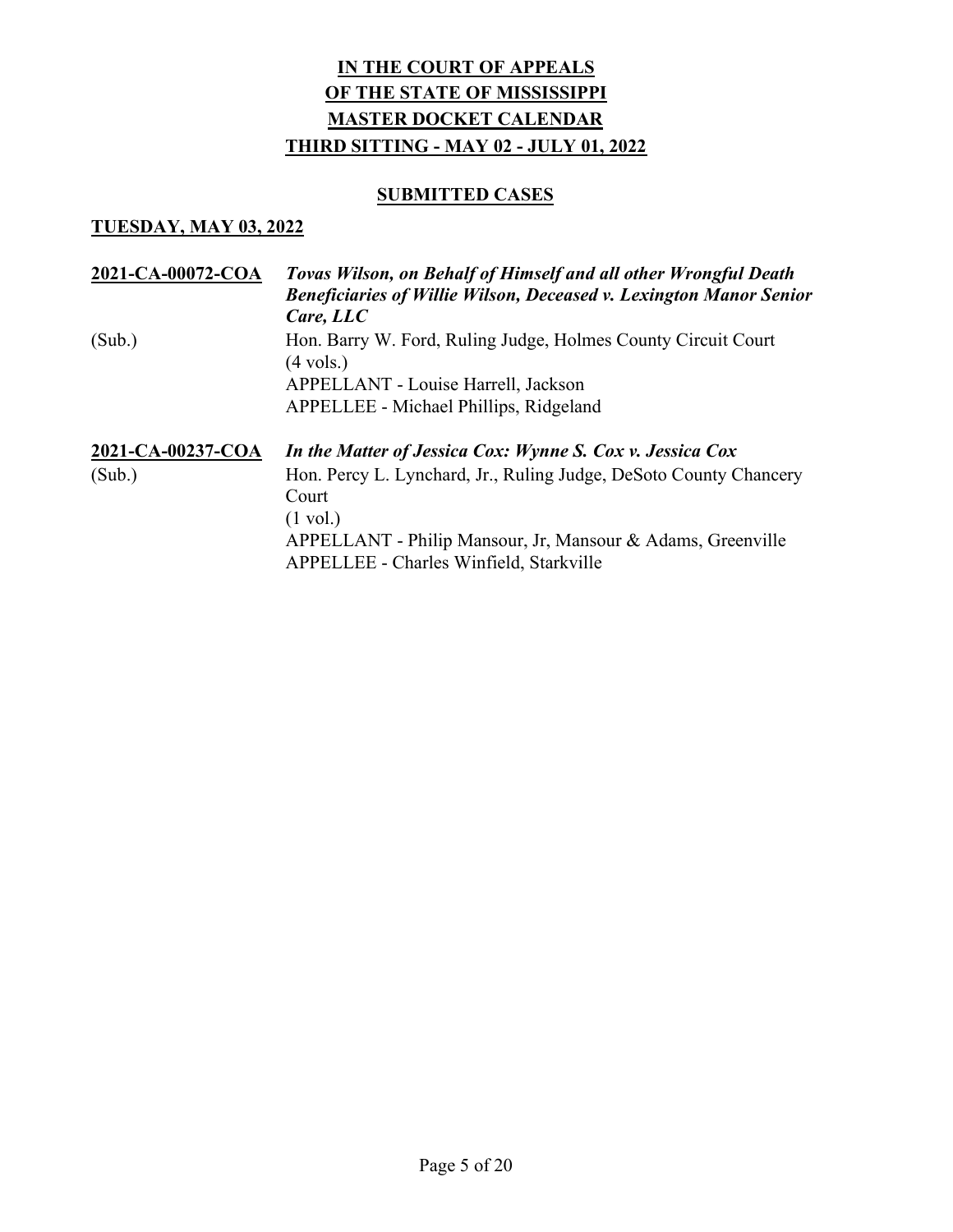# SUBMITTED CASES

| 2019-KA-01890-COA<br>(Sub.) | <b>Garrick Price v. State of Mississippi</b><br>Hon. Carol L. White-Richard, Ruling Judge, Sunflower County Circuit<br>Court<br>$(9 \text{ vols.})$<br>APPELLANT - Ashley Harris, Leland<br>APPELLEE - Alexandra Rosenblatt, Office of the Attorney General,<br>Jackson |
|-----------------------------|-------------------------------------------------------------------------------------------------------------------------------------------------------------------------------------------------------------------------------------------------------------------------|
| 2020-KA-00392-COA<br>(Sub.) | Jeremy Garlington v. State of Mississippi<br>Hon. Winston L. Kidd, Ruling Judge, Hinds County Circuit Court<br>$(8 \text{ vols.})$<br>APPELLANT - John Holaday, Flowood<br>APPELLEE - Barbara Byrd, Office of the Attorney General, Jackson                             |
| 2020-CP-01060-COA<br>(Sub.) | Louis Edward Chandler v. State of Mississippi<br>Hon. James T. Kitchens, Jr., Ruling Judge, Clay County Circuit Court<br>$(2 \text{ vols.})$<br><b>APPELLANT - Pro Se</b><br>APPELLEE - Lauren Cantrell, Office of the Attorney General, Jackson                        |
| 2020-CP-01271-COA<br>(Sub.) | James J. Brumfield a/k/a James Brumfield v. State of Mississippi<br>Hon. Michael M. Taylor, Ruling Judge, Walthall County Circuit Court<br>$(1 \text{ vol.})$<br>APPELLANT - Pro Se<br>APPELLEE - Scott Stuart, Office of the Attorney General, Jackson                 |
| 2021-CA-00285-COA           | South Central Heating, Inc. and Jack A. Holsomback v. Clark<br><b>Construction, Inc. of Mississippi, Michael Spellmyer and EBM Group</b><br>LLC                                                                                                                         |
| (Sub.)                      | Hon. Robert B. Helfrich, Ruling Judge, Forrest County Circuit Court<br>$(3 \text{ vols.})$<br>APPELLANT - Jolly Matthews, III, Hattiesburg<br>APPELLEE - Charles Stack, Jr, Jackson; Frank Brabec, Madison                                                              |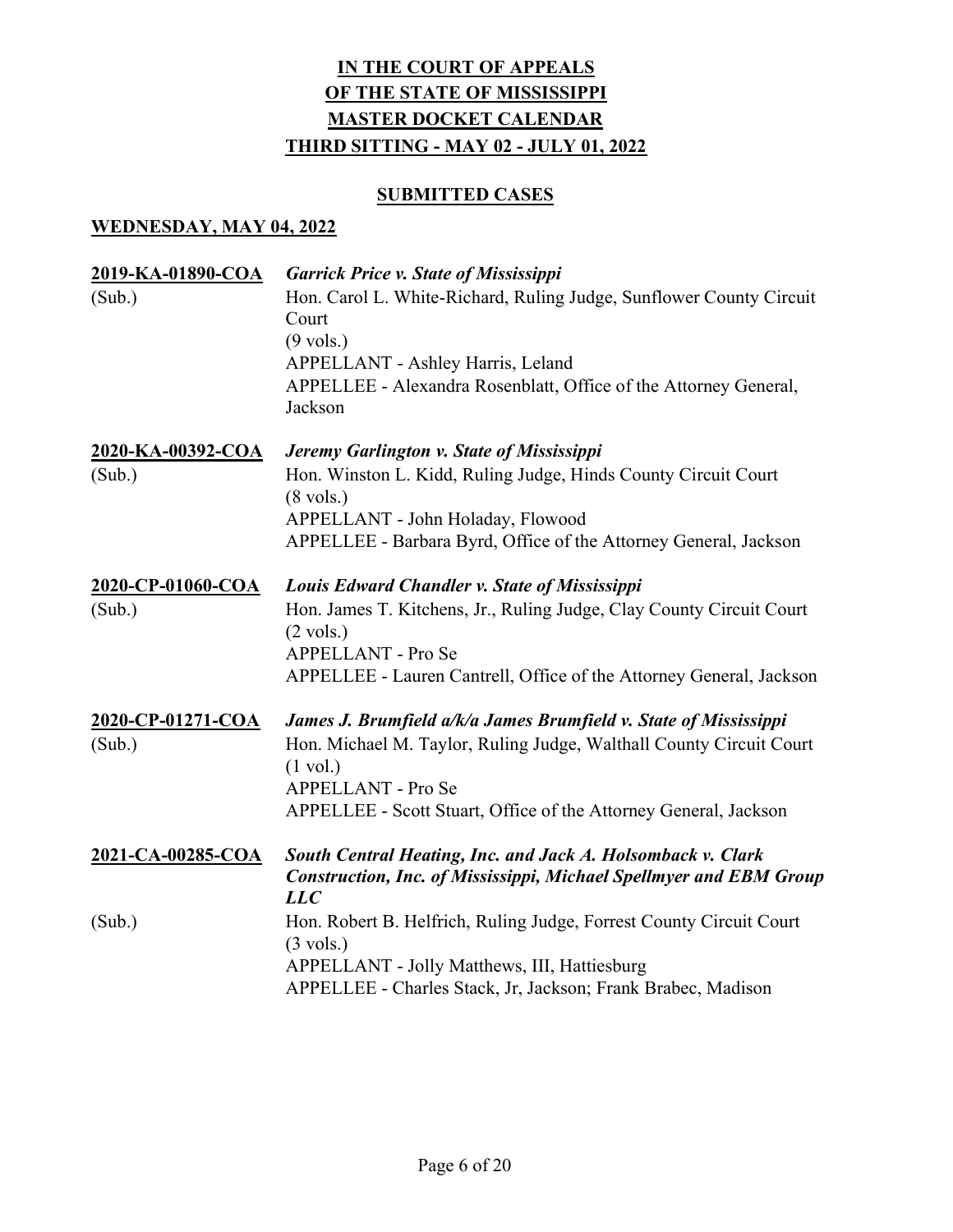### **SUBMITTED CASES**

| 2021-KA-00310-COA        | Delton Ray Burns a/k/a Delton Burns v. State of Mississippi                                            |
|--------------------------|--------------------------------------------------------------------------------------------------------|
| (Sub.)                   | Hon. Toni Demetresse Terrett, Ruling Judge, Warren County Circuit<br>Court                             |
|                          | $(4 \text{ vols.})$                                                                                    |
|                          | APPELLANT - Mollie McMillin, State Public Defender Office, Jackson                                     |
|                          | APPELLEE - Allison Hartman, Office of the Attorney General, Jackson                                    |
| <u>2021-KA-00483-COA</u> | Johnny R. Walker, Jr. a/k/a Johnny Ray Walker a/k/a Johnny R.<br><b>Walker v. State of Mississippi</b> |
| (Sub.)                   | Hon. Anthony Alan Mozingo, Ruling Judge, Jefferson Davis County                                        |
|                          | Circuit Court                                                                                          |
|                          | $(5 \text{ vols.})$                                                                                    |
|                          | APPELLANT - Vanessa Jones, Hattiesburg                                                                 |
|                          | APPELLEE - Candice Rucker, Office of the Attorney General, Jackson                                     |
| 2021-CC-00574-COA        | Vector Transportation Co. v. Mississippi Department of Employment                                      |
|                          | <b>Security and Scott Black</b>                                                                        |
| (Sub.)                   | Hon. Michael Paul Mills, Jr., Ruling Judge, Lee County Circuit Court<br>$(2 \text{ vols.})$            |
|                          | APPELLANT - Margaret Gratz, Mitchell, McNutt & Sams, P.A., Tupelo                                      |
|                          | APPELLEE - Albert White, Jackson                                                                       |
| 2021-CC-00576-COA        | Vector Transportation Co. v. Mississippi Department of Employment                                      |
|                          | <b>Security and Anna K. Renfroe</b>                                                                    |
| (Sub.)                   | Hon. Kelly Lee Mims, Ruling Judge, Lee County Circuit Court<br>$(2 \text{ vols.})$                     |
|                          | APPELLANT - Margaret Gratz, Mitchell, McNutt & Sams, P.A., Tupelo                                      |
|                          | <b>APPELLEE - Albert White, Jackson</b>                                                                |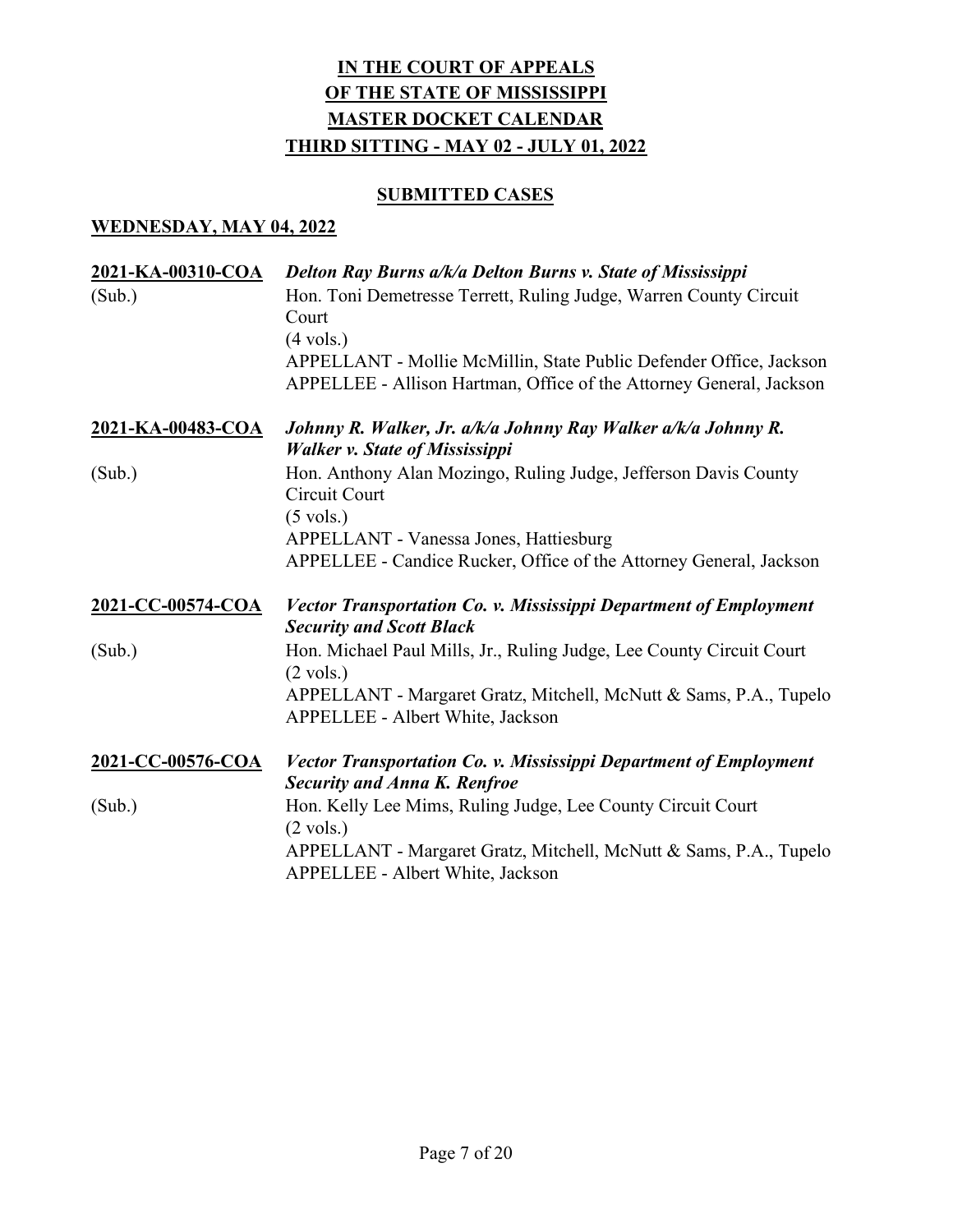### **SUBMITTED CASES**

| 2021-KA-00608-COA           | Stanley Wilson a/k/a Stanley L. Wilson a/k/a Stanley Lernard Wilson<br>v. State of Mississippi                                                                                                                                          |
|-----------------------------|-----------------------------------------------------------------------------------------------------------------------------------------------------------------------------------------------------------------------------------------|
| (Sub.)                      | Hon. Gerald W. Chatham, Sr., Ruling Judge, DeSoto County Circuit<br>Court<br>$(2 \text{ vols.})$<br>APPELLANT - Zakia Butler, State Public Defender Office, Jackson<br>APPELLEE - Casey Farmer, Office of the Attorney General, Jackson |
| 2021-CP-00658-COA           | <b>Nicholas Thompson v. AAA Cooper Transportation</b>                                                                                                                                                                                   |
| (Sub.)                      | Hon. Gerald W. Chatham, Sr., Ruling Judge, DeSoto County Circuit<br>Court<br>$(1 \text{ vol.})$<br>APPELLANT - Pro Se                                                                                                                   |
|                             | APPELLEE - Charles Henley, Jr, Jackson                                                                                                                                                                                                  |
| 2021-WC-00694-COA           | Howard Industries, Inc. v. Selina Hayes                                                                                                                                                                                                 |
| (Sub.)                      | Mississippi Workers' Compensation Commission<br>$(12 \text{ vols.})$<br>APPELLANT - Laura Givens, Ridgeland<br>APPELLEE - Floyd Doolittle, Jackson                                                                                      |
|                             | <b>CONSOLIDATED WITH:</b>                                                                                                                                                                                                               |
| 2021-WC-00695-COA           | Howard Industries, Inc. v. Selina Hayes<br>Mississippi Workers' Compensation Commission<br>APPELLANT - Laura Givens, Ridgeland<br>APPELLEE - Floyd Doolittle, Jackson                                                                   |
| 2021-CA-00728-COA<br>(Sub.) | <b>Greg Brown v. Rhonda Brown</b><br>Hon. Mitchell M. Lundy, Jr., Ruling Judge, DeSoto County Chancery<br>Court<br>$(3 \text{ vols.})$<br>APPELLANT - Derek Hopson, Clarksdale<br>APPELLEE - Jerry Hisaw, Horn Lake                     |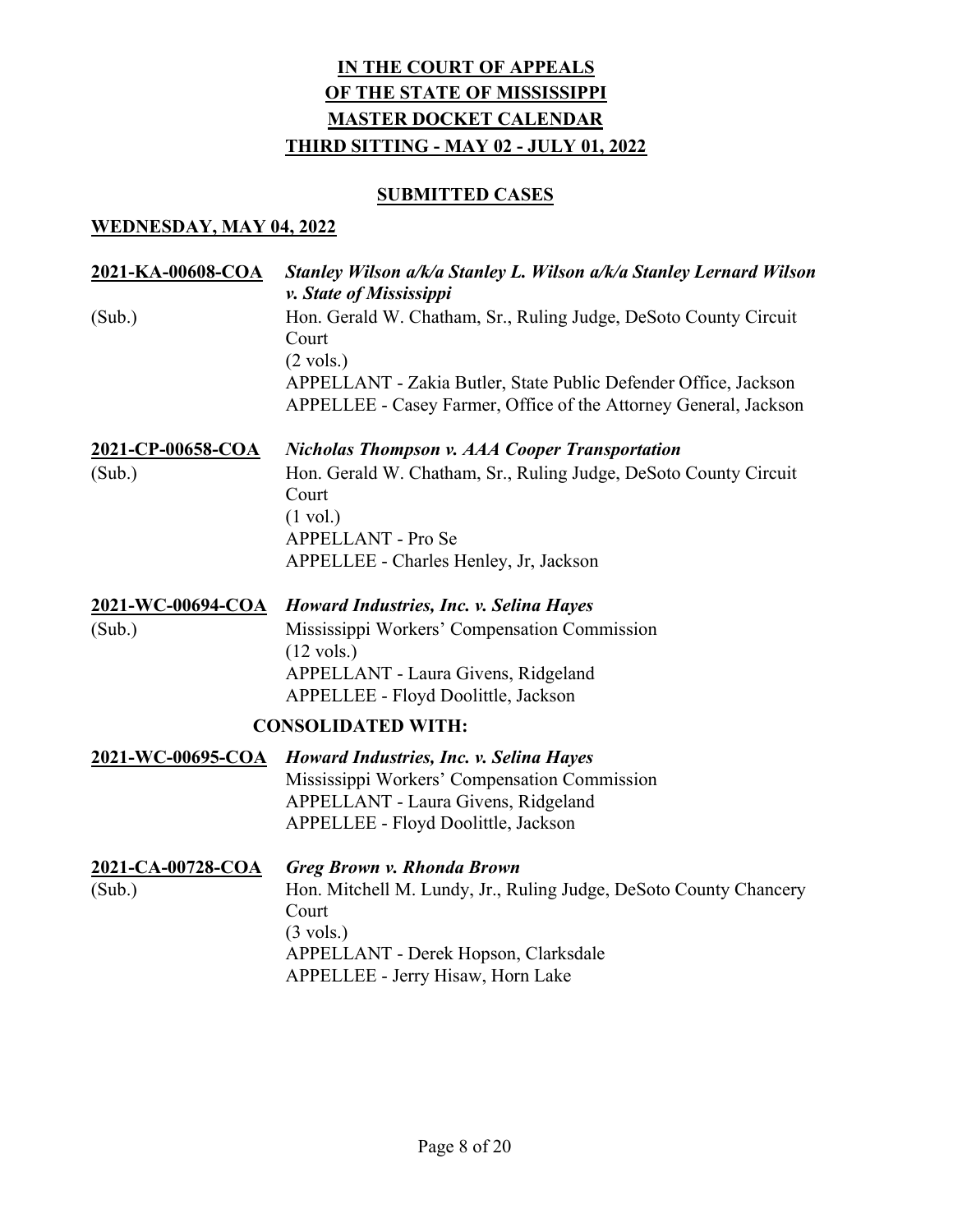### **SUBMITTED CASES**

| 2021-CA-00767-COA | Loblolly Properties, LLC v. Le Papillon Homeowner's Association,<br>Inc.                                                                          |
|-------------------|---------------------------------------------------------------------------------------------------------------------------------------------------|
| (Sub.)            | Hon. Sheila Havard Smallwood, Ruling Judge, Lamar County Chancery<br>Court<br>$(2 \text{ vols.})$<br>APPELLANT - Joseph Gianola, Jr., Hattiesburg |
|                   | <b>APPELLEE - Matthew Lawrence, Hattiesburg</b>                                                                                                   |
| 2021-CA-00781-COA | Sandra Felecia Daniels v. Family Dollar Store of Mississippi, Inc.                                                                                |
| (Sub.)            | Hon. Randi Peresich Mueller, Ruling Judge, Harrison County Circuit<br>Court<br>$(2 \text{ vols.})$                                                |
|                   | APPELLANT - Leonard Melvin, III, Hattiesburg<br>APPELLEE - Nicole Huffman, Gulfport                                                               |
| 2021-KA-00790-COA | Kenya Clay v. State of Mississippi                                                                                                                |
| (Sub.)            | Hon. Mark Sheldon Duncan, Ruling Judge, Neshoba County Circuit<br>Court<br>$(3 \text{ vols.})$                                                    |
|                   | APPELLANT - Justin Cook, State Public Defender Office, Jackson<br>APPELLEE - Scott Stuart, Office of the Attorney General, Jackson                |
| 2021-WC-00986-COA | Robert Darty Jr. v. Gulfport-Biloxi Regional Airport Authority and<br><b>MS Municipal Workers' Comp Group</b>                                     |
| (Sub.)            | Mississippi Workers' Compensation Commission<br>$(1 \text{ vol.})$                                                                                |
|                   | APPELLANT - Benjamin Bowden, Ben Bowden, PC, Gulfport<br>APPELLEE - Christopher Murray, Daniel Coker Horton & Bell, P.A.,<br>Gulfport             |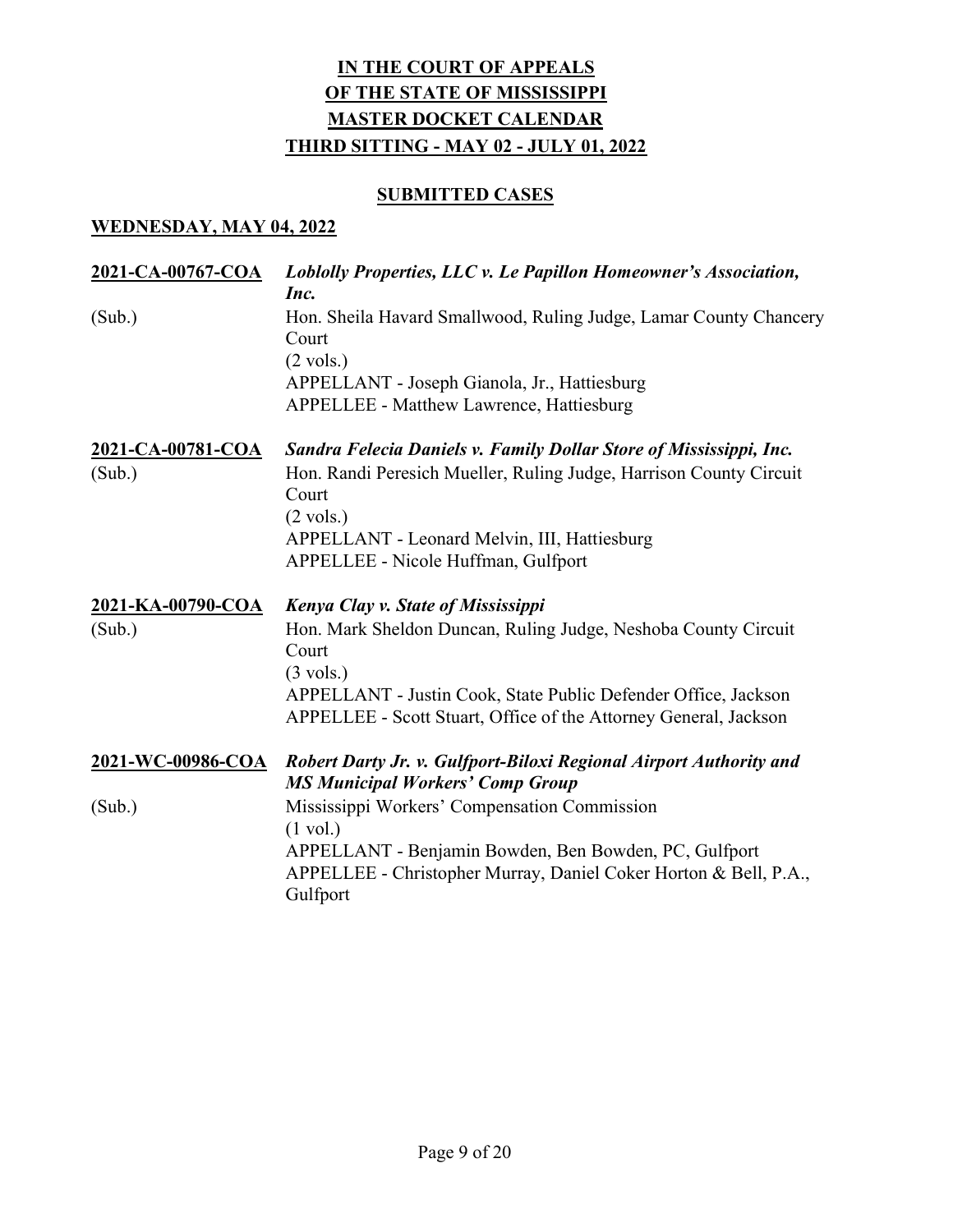### **SUBMITTED CASES**

| 2021-CP-01088-COA | <i>Victor D. Jones a/k/a Victor Dewan Jones v. State of Mississippi</i> |
|-------------------|-------------------------------------------------------------------------|
| (Sub.)            | Hon. David H. Strong, Jr., Ruling Judge, Pike County Circuit Court      |
|                   | $(2 \text{ vols.})$                                                     |
|                   | APPELLANT - Pro Se                                                      |
|                   | APPELLEE - Barbara Byrd, Office of the Attorney General, Jackson        |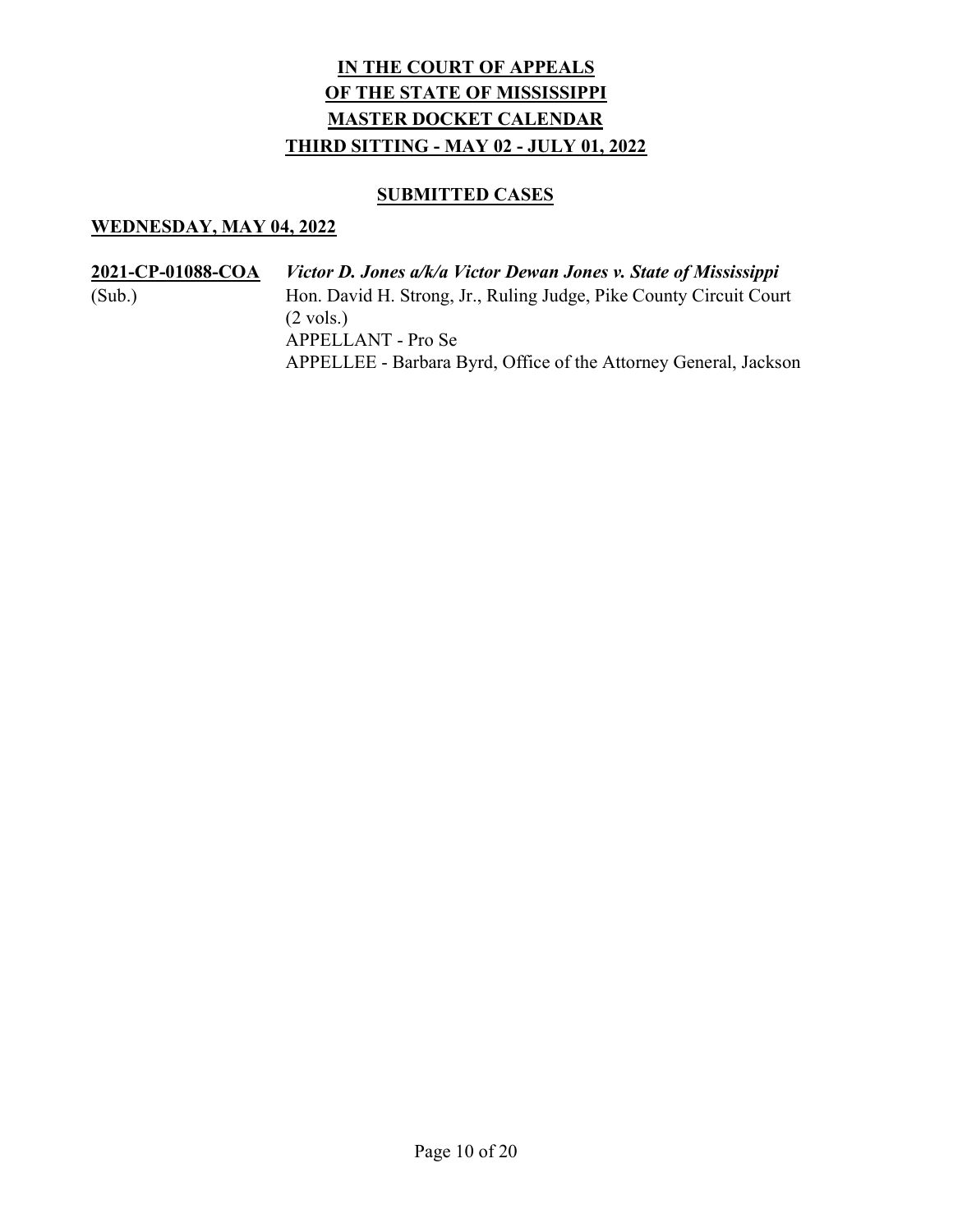### **SUBMITTED CASES**

| 2021-KA-00280-COA | De'Andre Dampier a/k/a Deandre Dampier v. State of Mississippi   |
|-------------------|------------------------------------------------------------------|
| (Sub.)            | Hon. Dewey Key Arthur, Ruling Judge, Rankin County Circuit Court |
|                   | $(2 \text{ vols.})$                                              |
|                   | APPELLANT - Stacy Ferraro, Jackson                               |
|                   | APPELLEE - Alexandra Rosenblatt, Office of the Attorney General, |
|                   | Jackson                                                          |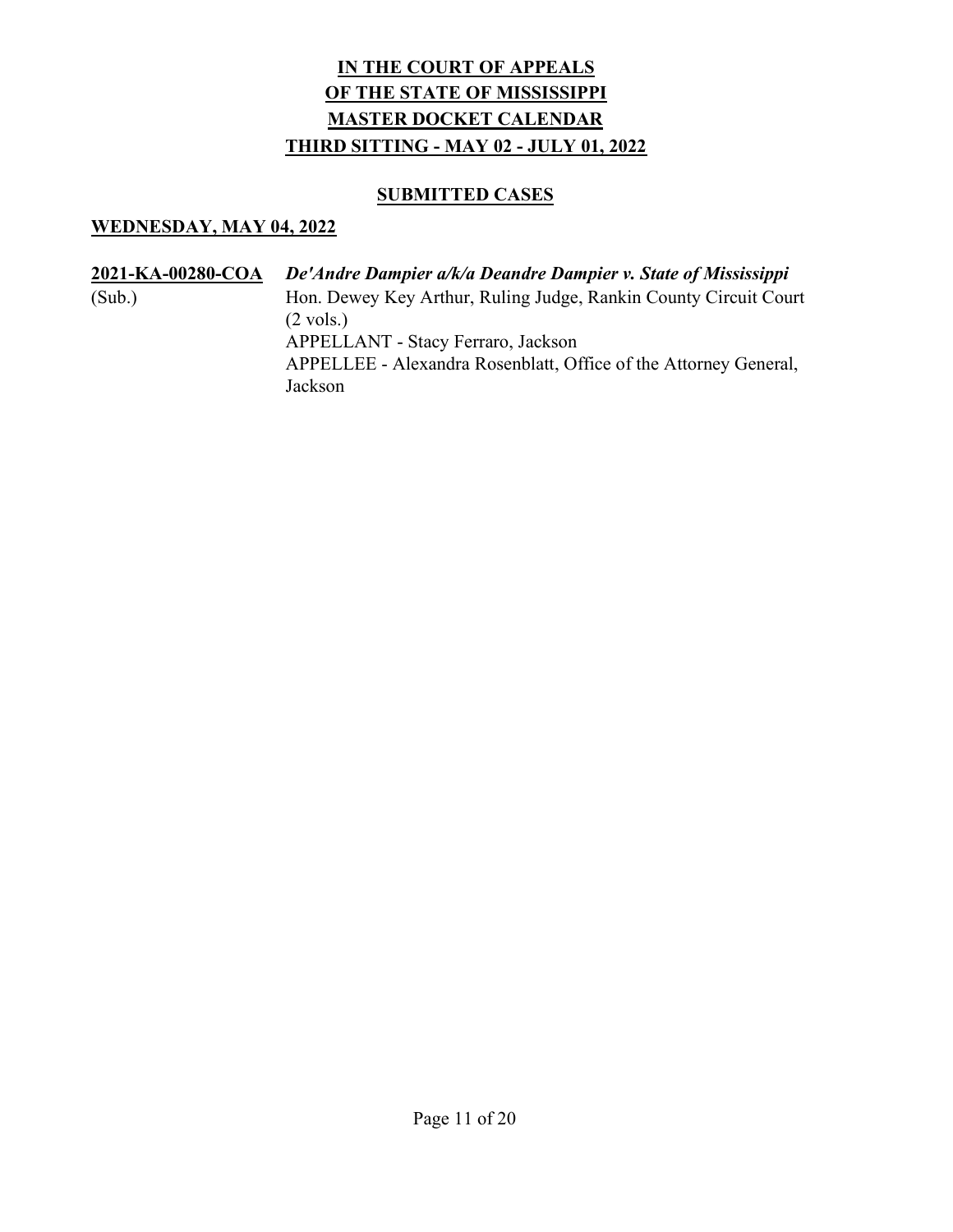### **SUBMITTED CASES**

| 2021-CA-00321-COA | Trevor Lee Watts, Individually and as Representative of the Heir at<br>Law of Kimberly Watts, Deceased v. Thomas Dale Watts               |
|-------------------|-------------------------------------------------------------------------------------------------------------------------------------------|
| (Sub.)            | Hon. Robert B. Helfrich, Ruling Judge, Harrison County Circuit Court<br>$(5 \text{ vols.})$                                               |
|                   | APPELLANT - Tim Holleman, Boyce Holleman & Associates, Gulfport<br>APPELLEE - Ross Vaughn, Deutsch, Kerrigan & Stiles, LLP, Gulfport      |
| 2021-KA-00736-COA | Jimmy Lewis, Jr. v. State of Mississippi                                                                                                  |
| (Sub.)            | Hon. Charles E. Webster, Ruling Judge, Coahoma County Circuit Court<br>$(3 \text{ vols.})$                                                |
|                   | APPELLANT - Mollie McMillin, State Public Defender Office, Jackson<br>APPELLEE - Lauren Cantrell, Office of the Attorney General, Jackson |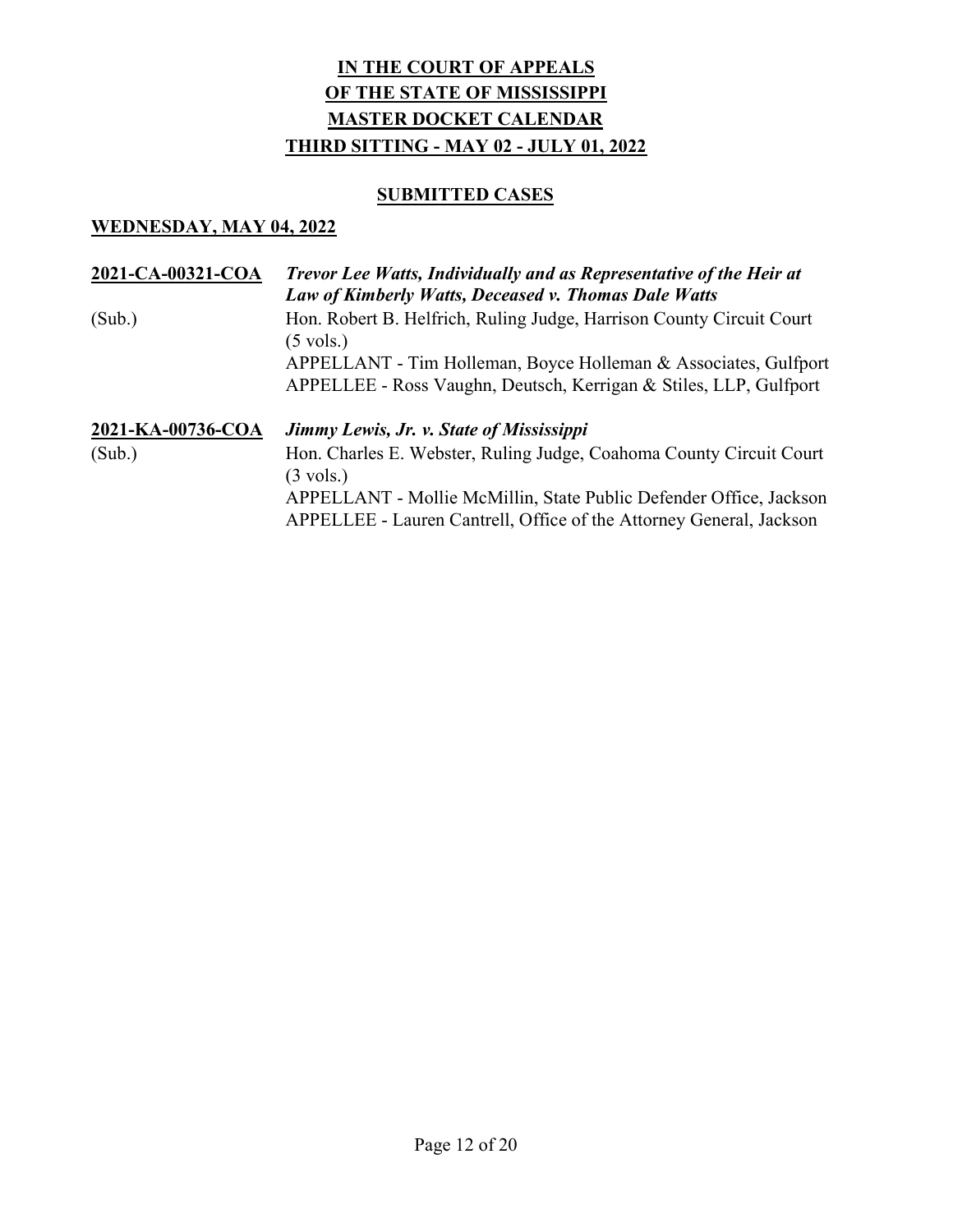### **SUBMITTED CASES**

| 2020-KA-00100-COA<br>(Sub.) | Robert Anthony Maye a/k/a Robert Maye v. State of Mississippi<br>Hon. Jon Mark Weathers, Ruling Judge, Forrest County Circuit Court<br>$(7 \text{ vols.})$<br>APPELLANT - Hunter Aikens, State Public Defender Office, Jackson<br>APPELLEE - Lauren Cantrell, Office of the Attorney General, Jackson              |
|-----------------------------|--------------------------------------------------------------------------------------------------------------------------------------------------------------------------------------------------------------------------------------------------------------------------------------------------------------------|
| 2020-CA-01196-COA<br>(Sub.) | <b>Charles Harold Ponder v. Amy Marie Sharp Ponder</b><br>Hon. D. Neil Harris, Sr., Ruling Judge, Jackson County Chancery Court<br>$(2 \text{ vols.})$<br>APPELLANT - Lauren Kelley, Pascagoula                                                                                                                    |
|                             | APPELLEE - E. Foley Ranson, Ocean Springs                                                                                                                                                                                                                                                                          |
| 2020-KA-01363-COA<br>(Sub.) | Joshua Allen Murry a/k/a Joshua Murry v. State of Mississippi<br>Hon. Lee Sorrels Coleman, Ruling Judge, Lowndes County Circuit Court<br>$(10 \text{ vols.})$<br>APPELLANT - Mollie McMillin, State Public Defender Office, Jackson<br>APPELLEE - Alexandra Rosenblatt, Office of the Attorney General,<br>Jackson |
| 2020-KA-01373-COA<br>(Sub.) | Kenyon Williams a/k/a Kenyon Mardell Williams v. State of Mississippi<br>Hon. Tomika Harris Irving, Ruling Judge, Copiah County Circuit Court<br>$(3 \text{ vols.})$<br>APPELLANT - Hunter Aikens, State Public Defender Office, Jackson<br>APPELLEE - Lauren Cantrell, Office of the Attorney General, Jackson    |
| 2021-CA-00038-COA<br>(Sub.) | <b>Gregg Garner v. Rachel Garner</b><br>Hon. Jacqueline Estes Mask, Ruling Judge, Lee County Chancery Court<br>$(13 \text{ vols.})$<br>APPELLANT - Thomas Waller, Oxford<br>APPELLEE - Richard McLaughlin, Tupelo                                                                                                  |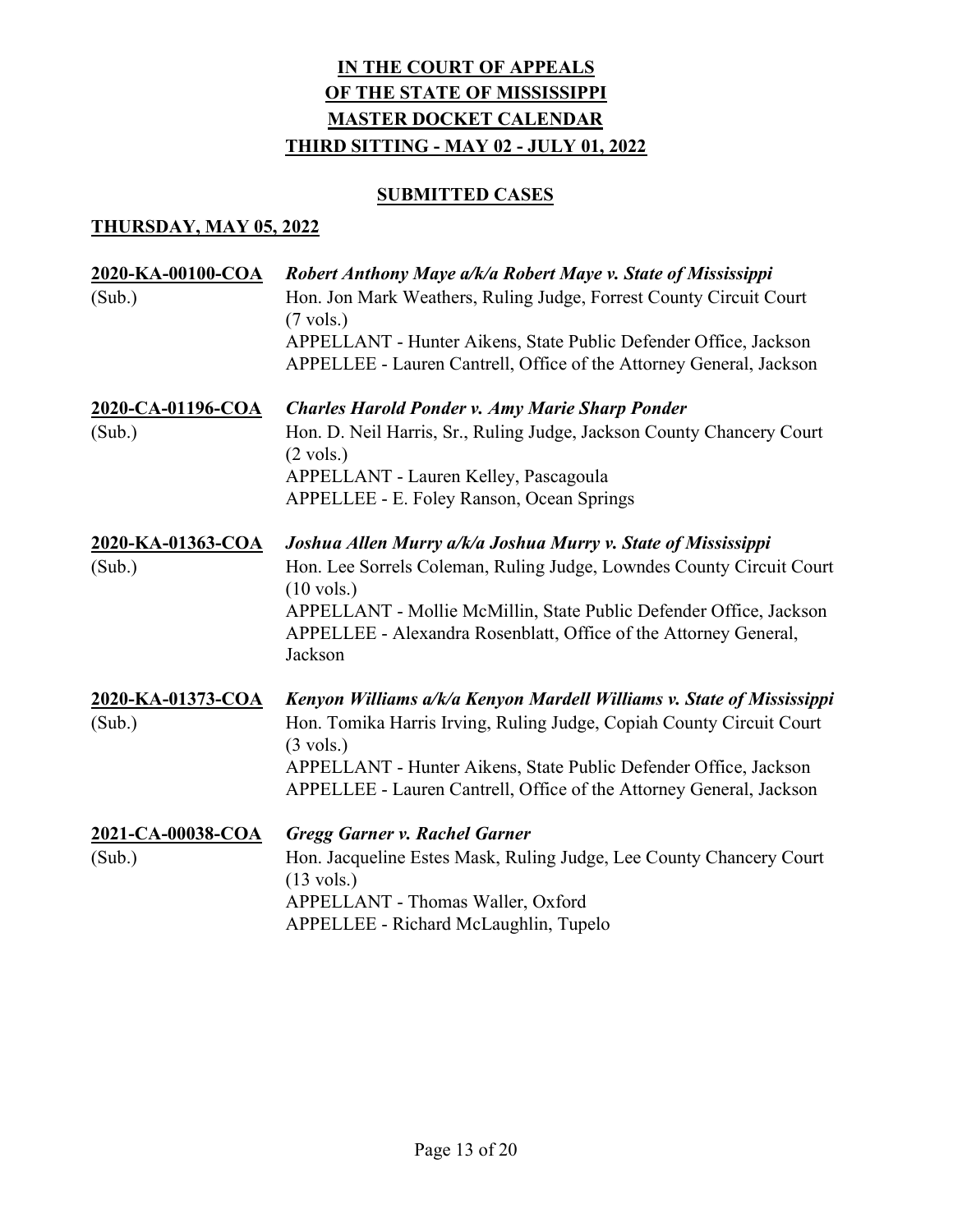### **SUBMITTED CASES**

| 2021-CA-00397-COA<br>(Sub.) | John Caston v. State of Mississippi<br>Hon. Betty W. Sanders, Ruling Judge, Hinds County Circuit Court<br>$(1 \text{ vol.})$<br>APPELLANT - Sanford Knott, Jackson<br>APPELLEE - Alexandra LeBron, Office of the Attorney General, Jackson                                       |
|-----------------------------|----------------------------------------------------------------------------------------------------------------------------------------------------------------------------------------------------------------------------------------------------------------------------------|
| 2021-CP-00398-COA<br>(Sub.) | <b>Cornelius Belmer v. State of Mississippi</b><br>Hon. Caleb Elias May, Ruling Judge, Leake County Circuit Court<br>$(1 \text{ vol.})$<br>APPELLANT - Pro Se<br>APPELLEE - Ashley Sulser, Office of the Attorney General, Jackson                                               |
| 2021-CA-00488-COA           | Jacob B. Ainsworth v. Marilyn Ainsworth Plunk and Crystal A.<br><b>Ainsworth</b>                                                                                                                                                                                                 |
| (Sub.)                      | Hon. David Shoemake, Ruling Judge, Smith County Chancery Court<br>$(1 \text{ vol.})$<br>APPELLANT - Mark Tullos, Tullos Law Firm, Raleigh<br><b>APPELLEE - Pro Se</b>                                                                                                            |
| <u>2021-KA-00534-COA</u>    | James Davon O'Quinn v. State of Mississippi                                                                                                                                                                                                                                      |
| (Sub.)                      | Hon. David H. Strong, Jr., Ruling Judge, Lincoln County Circuit Court<br>$(3 \text{ vols.})$<br>APPELLANT - George Holmes, State Public Defender Office, Jackson<br>APPELLEE - Barbara Byrd, Office of the Attorney General, Jackson                                             |
| 2021-CA-00653-COA<br>(Sub.) | Nicholas Beasley a/k/a Nicholas A. Beasley v. State of Mississippi<br>Hon. Steve S. Ratcliff, III, Ruling Judge, Madison County Circuit Court<br>$(1 \text{ vol.})$<br>APPELLANT - Cynthia Stewart, Madison<br>APPELLEE - Allison Horne, Office of the Attorney General, Jackson |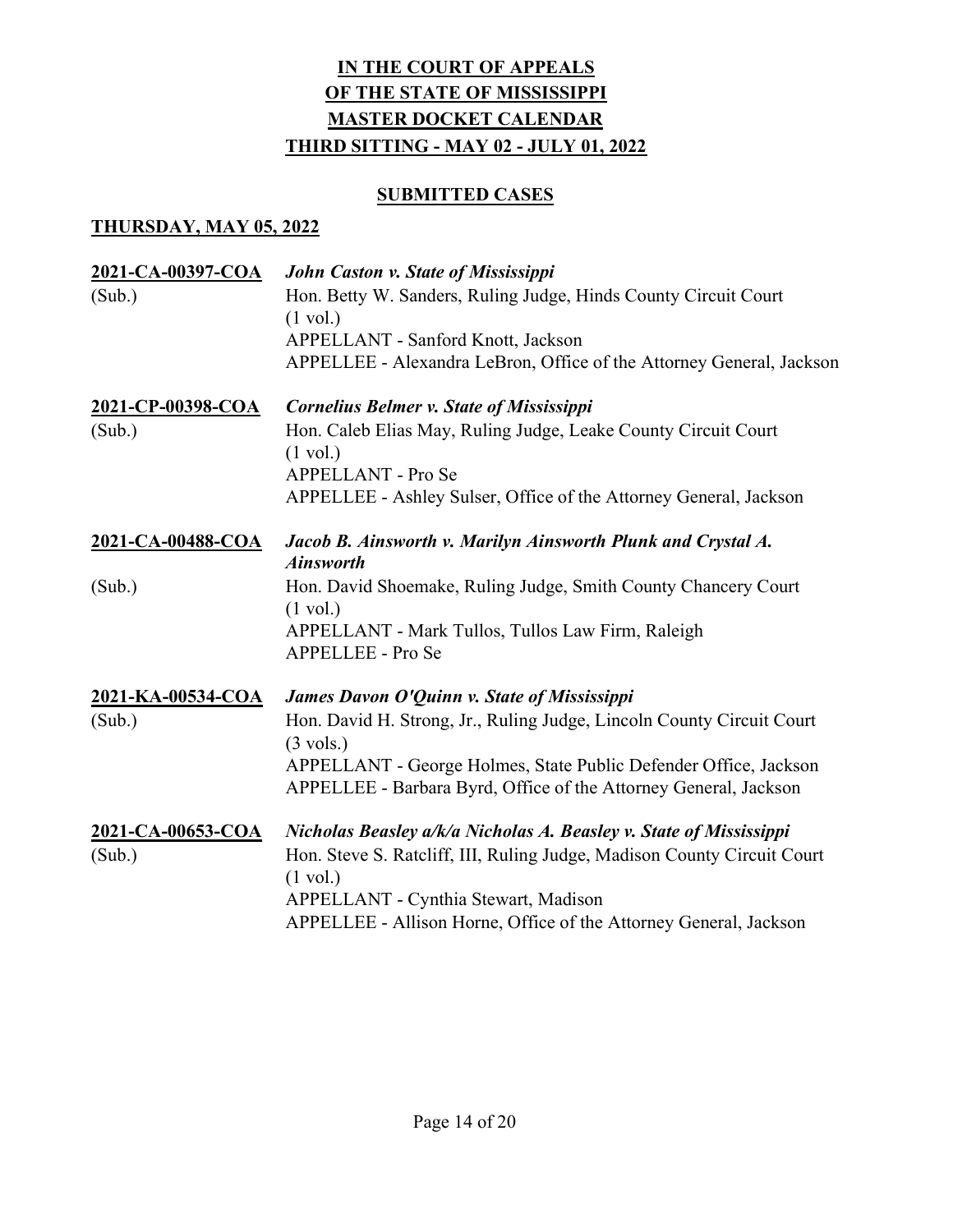### **SUBMITTED CASES**

| 2021-KA-00793-COA<br>(Sub.) | Derek Rowell a/k/a Derek Rock Rowell v. State of Mississippi<br>Hon. Jon Mark Weathers, Ruling Judge, Forrest County Circuit Court<br>$(3 \text{ vols.})$<br>APPELLANT - George Holmes, State Public Defender Office, Jackson<br>APPELLEE - Alexandra Rosenblatt, Office of the Attorney General,<br>Jackson |
|-----------------------------|--------------------------------------------------------------------------------------------------------------------------------------------------------------------------------------------------------------------------------------------------------------------------------------------------------------|
| 2021-CA-00802-COA<br>(Sub.) | Kedric Norwood a/k/a Kedrick Kevon Norwood v. State of Mississippi<br>Hon. James McClure, III, Ruling Judge, Panola County Circuit Court<br>$(3 \text{ vols.})$<br>APPELLANT - Cynthia Stewart, Madison<br>APPELLEE - Scott Stuart, Office of the Attorney General, Jackson                                  |
| 2021-CP-00985-COA           | Reno Fenelli Siggers a/k/a Reno F. Siggers a/k/a Reno Siggers v. State<br>of Mississippi                                                                                                                                                                                                                     |
| (Sub.)                      | Hon. Albert B. Smith, III, Ruling Judge, Tunica County Circuit Court<br>$(2 \text{ vols.})$<br>APPELLANT - Pro Se<br>APPELLEE - Ashley Sulser, Office of the Attorney General, Jackson                                                                                                                       |
| 2021-CP-01029-COA<br>(Sub.) | Jacob B. Scott and Melody L. Scott v. Jamie Scott Rouse<br>Hon. Mark Anthony Maples, Ruling Judge, Jackson County Chancery<br>Court<br>$(2 \text{ vols.})$<br>APPELLANT - Pro Se<br><b>APPELLEE - No Brief Filed</b>                                                                                         |
| 2021-CP-01091-COA           | Renardo Townsend a/k/a Renardo Eugene Townsend v. State of<br><b>Mississippi</b>                                                                                                                                                                                                                             |
| (Sub.)                      | Hon. Dewey Key Arthur, Ruling Judge, Madison County Circuit Court<br>$(1 \text{ vol.})$<br>APPELLANT - Pro Se<br>APPELLEE - Casey Farmer, Office of the Attorney General, Jackson                                                                                                                            |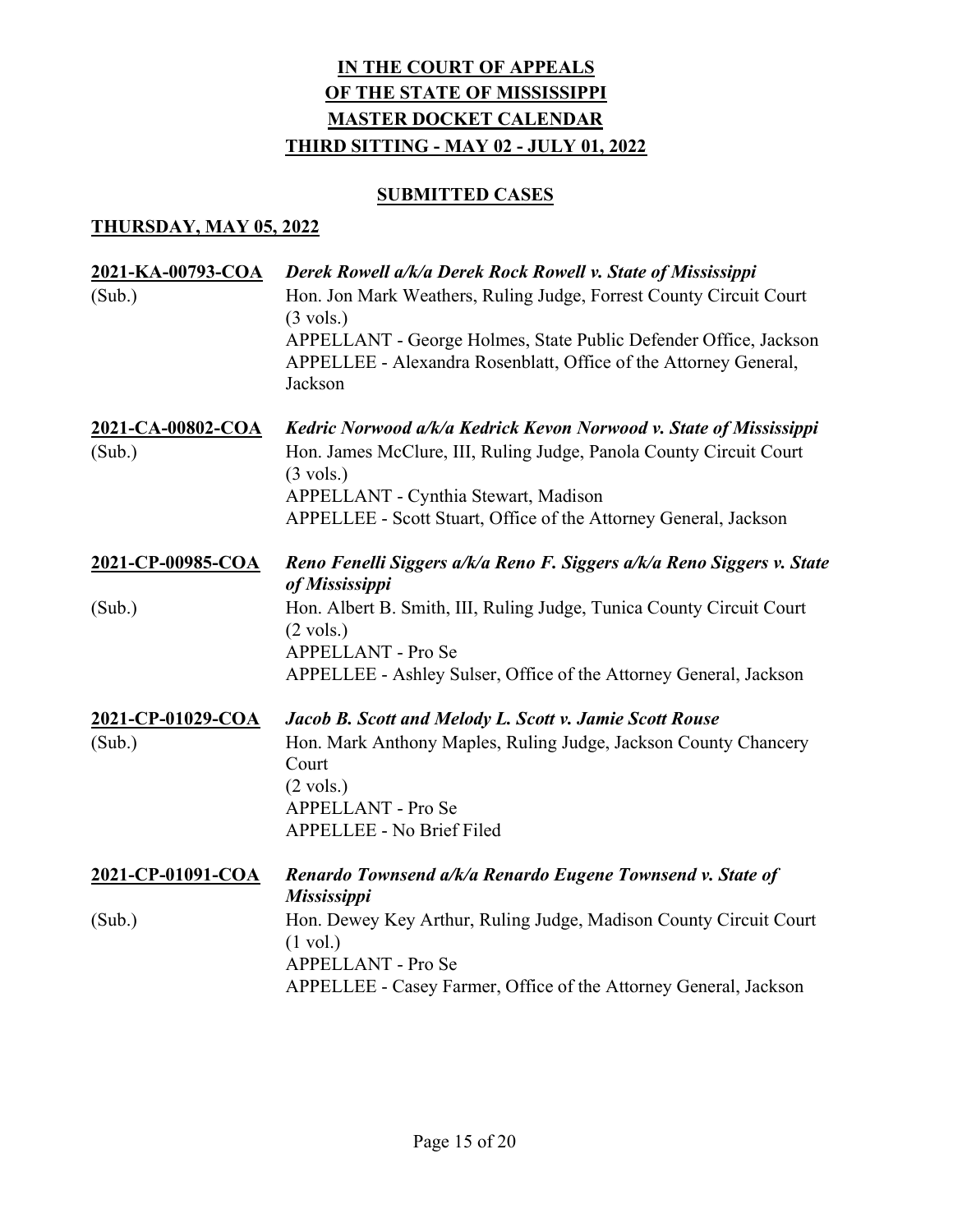### **SUBMITTED CASES**

| 2021-KA-00566-COA | Hector Almedares Alvarado a/k/a Hector Mararcia Almedares<br>Alvarado a/k/a Hector Alvarado a/k/a Alvarado Hecto Almedares v.<br><b>State of Mississippi</b>                      |
|-------------------|-----------------------------------------------------------------------------------------------------------------------------------------------------------------------------------|
| (Sub.)            | Hon. Eleanor Johnson Peterson, Ruling Judge, Hinds County Circuit<br>Court<br>$(5 \text{ vols.})$                                                                                 |
|                   | APPELLANT - Hunter Aikens, State Public Defender Office, Jackson<br>APPELLEE - Lauren Cantrell, Office of the Attorney General, Jackson                                           |
| 2021-CA-00752-COA | <b>Andrew Phang v. Vergenia Phang</b>                                                                                                                                             |
| (Sub.)            | Hon. Jennifer T. Schloegel, Ruling Judge, Harrison County Chancery<br>Court<br>$(3 \text{ vols.})$                                                                                |
|                   | APPELLANT - William Atchison, Gulfport                                                                                                                                            |
|                   | APPELLEE - Suzanne Steele, Biloxi                                                                                                                                                 |
| 2021-CA-00827-COA | Henry "Bunky" Partridge v. City of Meridian; Richie McAlister,<br>Individually and in his Official Capacity; and Percy Bland,<br><b>Individually and in his Official Capacity</b> |
| (Sub.)            | Hon. Charles W. Wright, Jr., Ruling Judge, Lauderdale County Circuit<br>Court<br>$(5 \text{ vols.})$<br>APPELLANT - Daniel Waide, Hattiesburg                                     |
|                   | APPELLEE - William Hammack, Meridian                                                                                                                                              |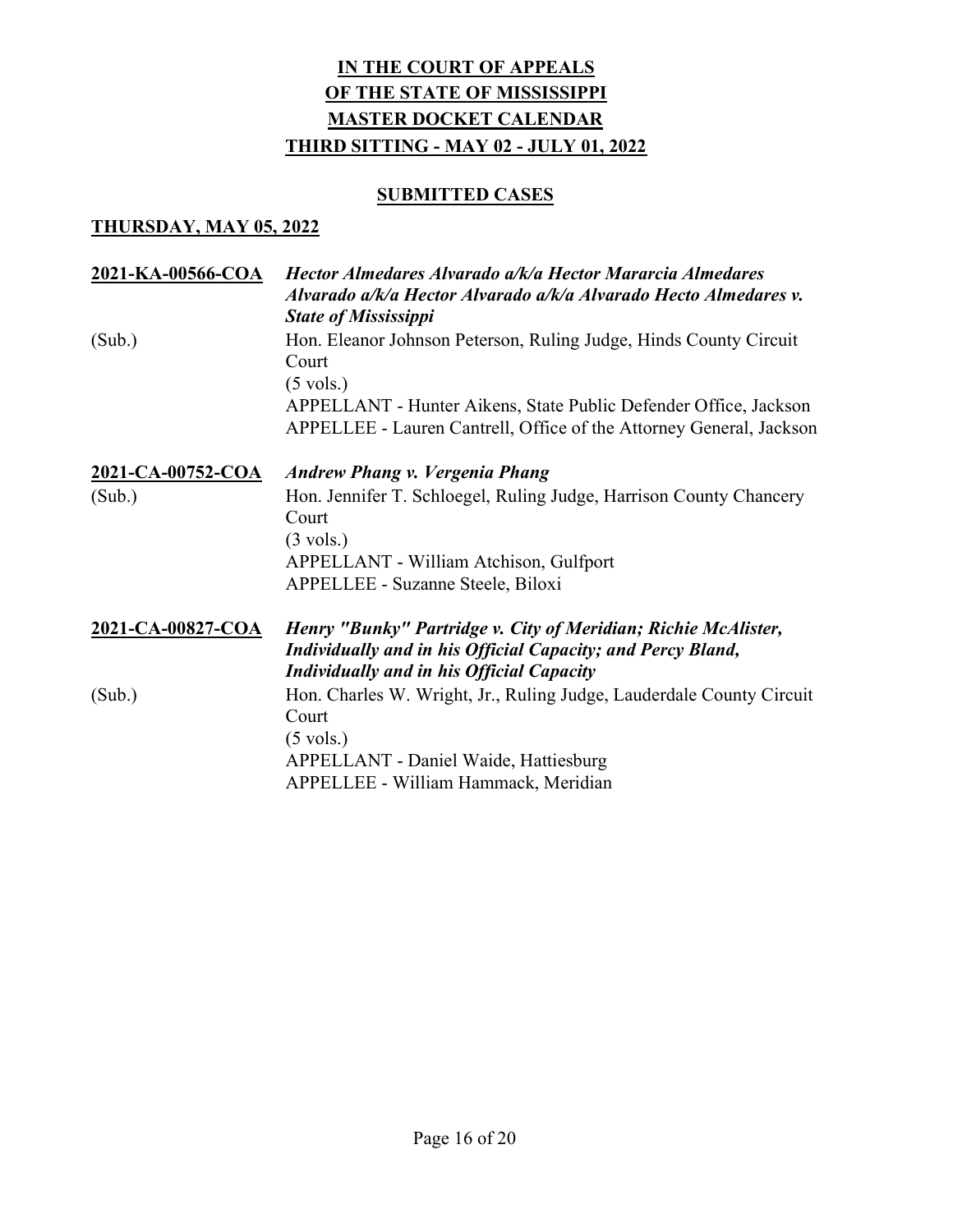#### ARGUED CASES

#### WEDNESDAY, MAY 11, 2022

2021-CA-00478-COA Britt Virden v. Campbell Delong, LLP, Harold H. Mitchell, Jr., Robert N. Warrington, P. Scott Phillips, Bradley F. Hathaway and Frank G. Power (Arg.) Hon. Barry W. Ford, Ruling Judge, Washington County Circuit Court (11 vols.) APPELLANT - Philip Mansour, Jr, Mansour & Adams, Greenville APPELLEE - David Mockbee, Mockbee Hall & Drake, Jackson

1:30 PM (THIRTY MINUTES PER SIDE)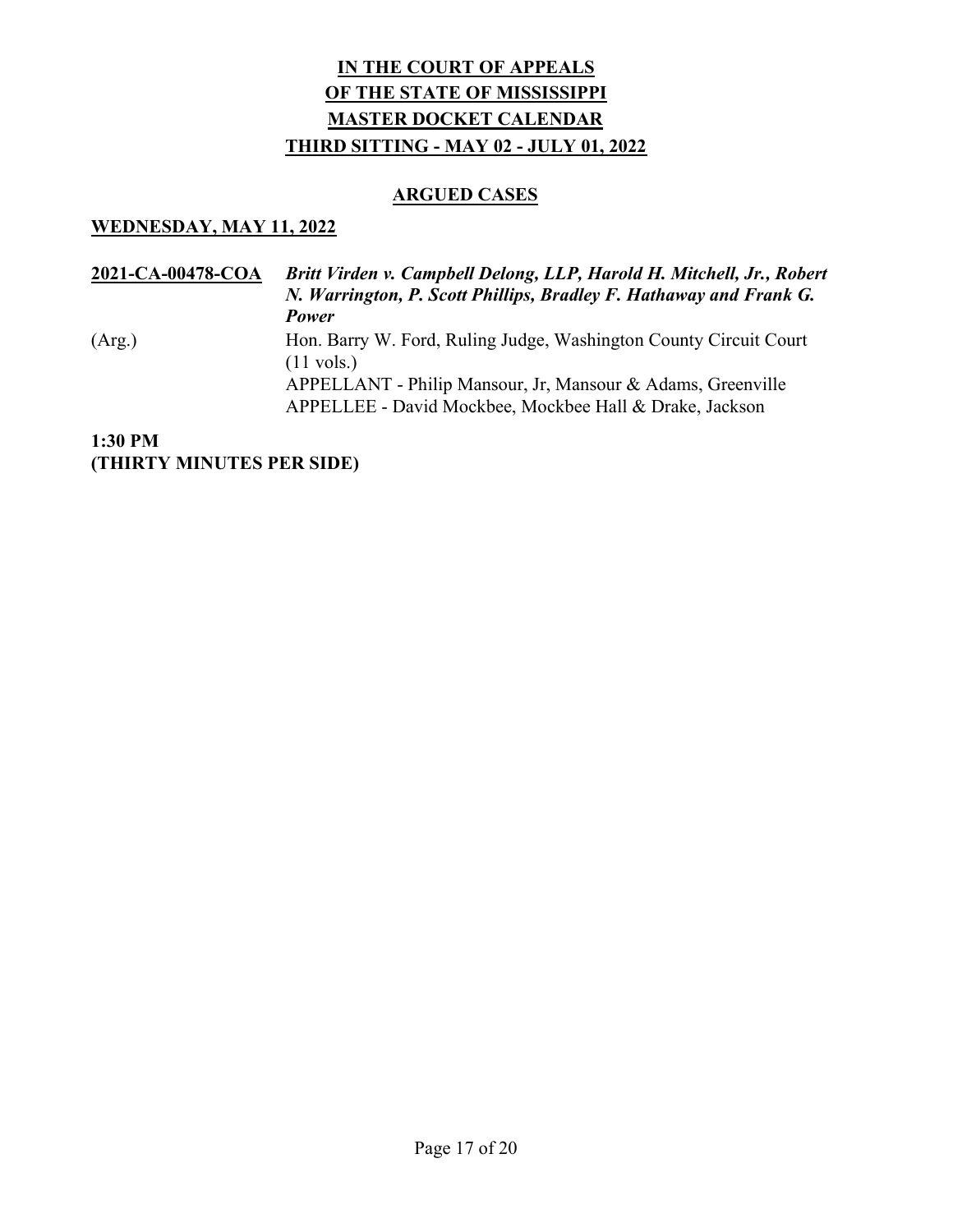### ARGUED CASES

TUESDAY, JUNE 21, 2022

### WEDNESDAY, JUNE 01, 2022

| 2021-CA-00246-COA | Alexis Mayberry, in her Capacity as the Administrator of the Estate of<br>Alex Mayberry, Deceased v. Cottonport Hardwoods and Ernest Moore                                                      |
|-------------------|-------------------------------------------------------------------------------------------------------------------------------------------------------------------------------------------------|
| (Arg.)            | Hon. M. James Chaney, Jr., Ruling Judge, Warren County Circuit Court<br>$(4 \text{ vols.})$<br>APPELLANT - Raynetra Gustavis, Jackson<br>APPELLEE – M. James Weems, Nicole Broussard, Ridgeland |
|                   |                                                                                                                                                                                                 |

10:30 AM (THIRTY MINUTES PER SIDE)

THE ORAL ARGUMENT IN THE CASE LISTED ABOVE HAS BEEN POSTPONED.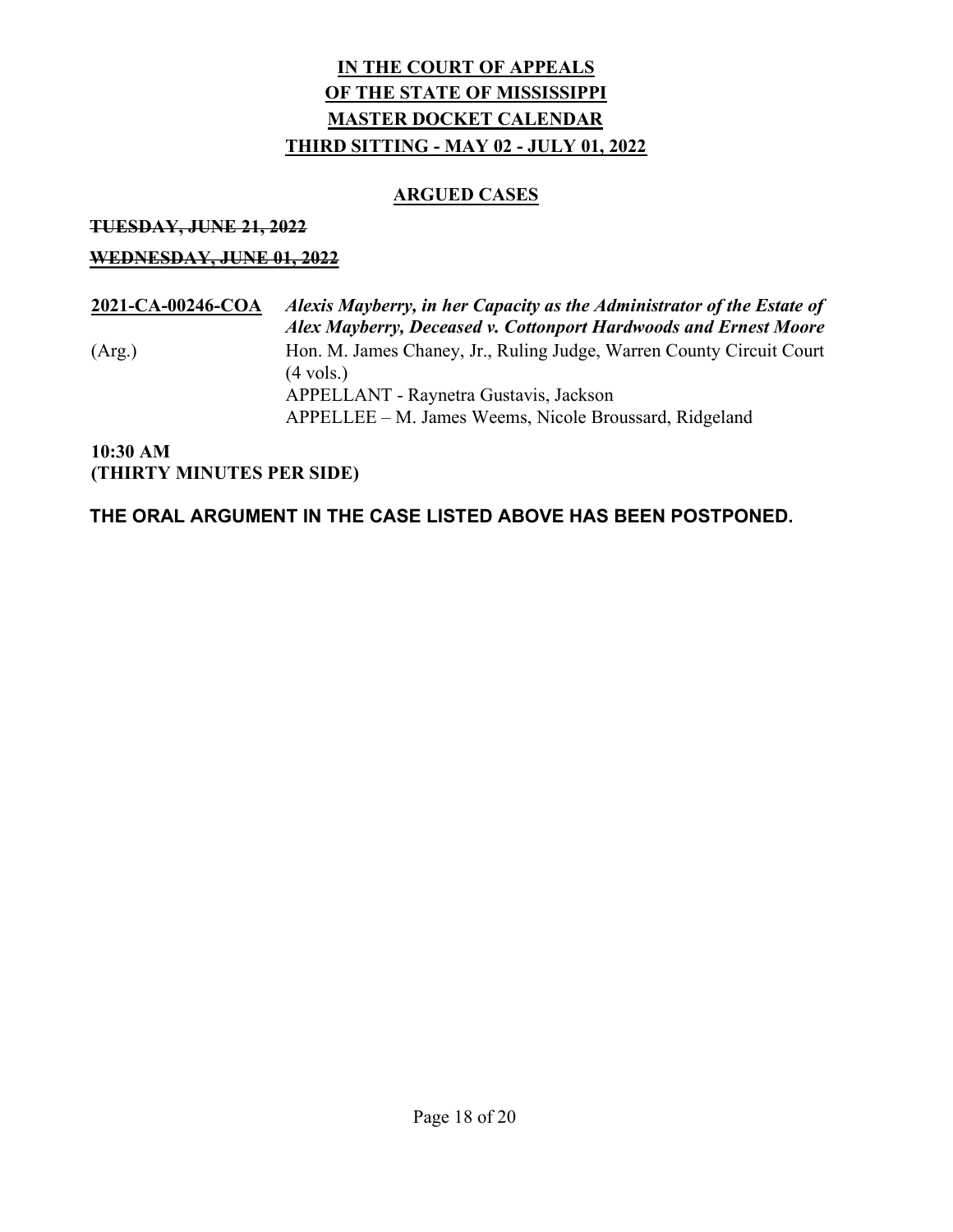### ARGUED CASES

#### WEDNESDAY, JUNE 08, 2022

2021-CA-00639-COA Patricia Phillips, Individually and as the Natural Mother and Next Friend of Addison Phillips, a Minor v. City of Oxford, Mississippi (Arg.) Hon. Grady Franklin Tollison, III, Ruling Judge, Lafayette County Circuit Court (3 vols.) APPELLANT - Bradford Morris, Oxford APPELLEE - Wilton Byars, III, Daniel Coker Horton & Bell, P.A., Oxford

1:30 PM (THIRTY MINUTES PER SIDE)